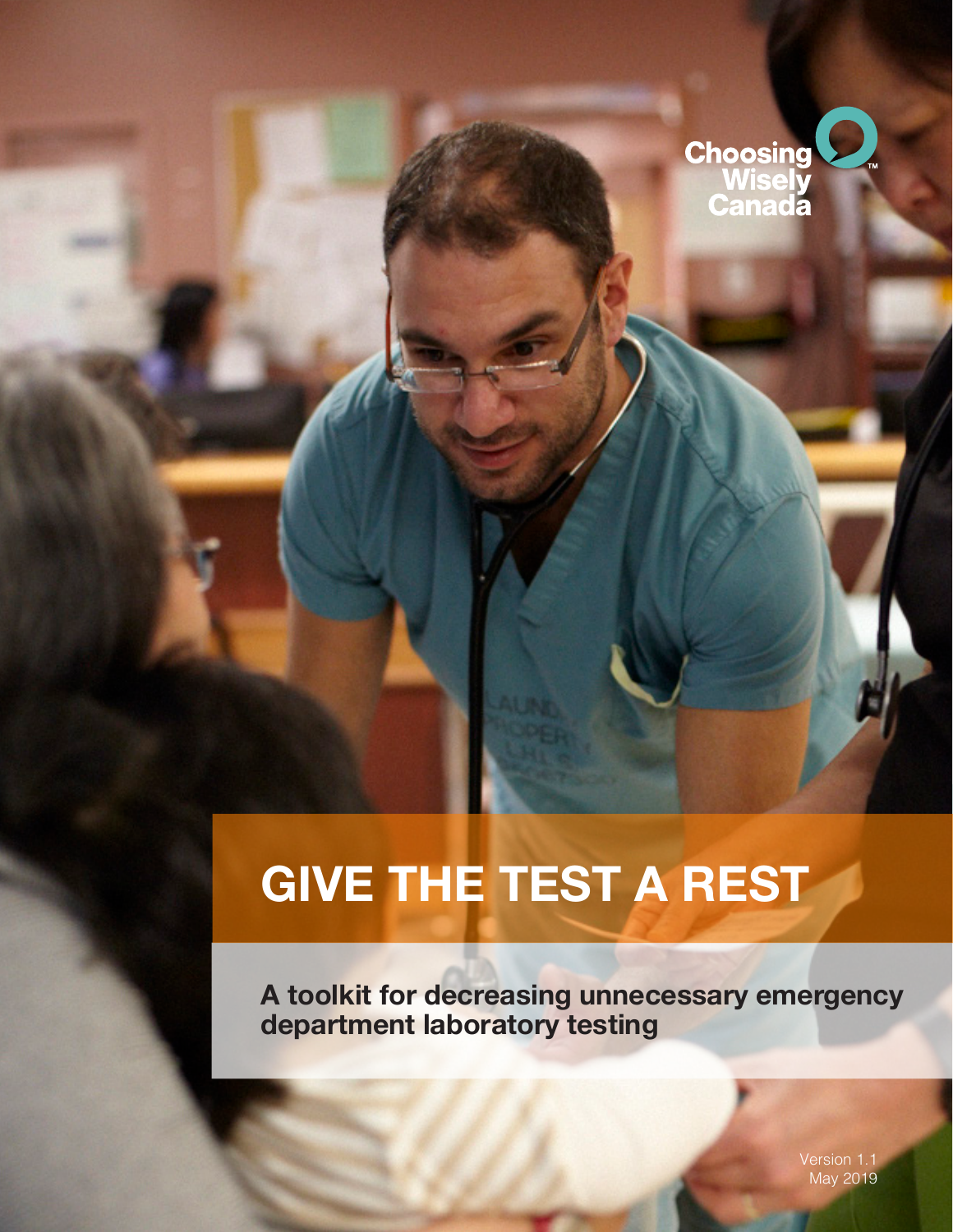**Don't collect urine specimens for culture from adults who lack symptoms localizing to the urinary tract or fever unless they are pregnant or undergoing genitourinary instrumentation where mucosal bleeding is expected.**

> Association of Medical Microbiology and Infectious Diseases Canada, Choosing Wisely Canada recommendation #1

**Don't do a urine dip or urine culture unless there are clear signs and symptoms of a urinary tract infection (UTI).**

> Long Term Care Medical Directors Association of Canada, Choosing Wisely Canada recommendation #3

**Don't order an erythrocyte sedimentation rate (ESR) to look for inflammation in patients with undiagnosed conditions. Order a C-reactive protein (CRP) to detect acute phase inflammation.**

> American Society for Clinical Pathology, Choosing Wisely recommendation #6

**Do not test for amylase in cases of suspected acute pancreatitis. Instead, test for lipase.**

> American Society for Clinical Pathology, Choosing Wisely recommendation #13

**Don't perform urinalysis, urine culture, blood culture or C. difficile testing unless patients have signs or symptoms of infection. Tests can be falsely positive leading to over diagnosis and overtreatment.**

> Society for Healthcare Epidemiology of America, Choosing Wisely recommendation #3

**Don't obtain a urine culture unless there are clear signs and symptoms that localize to the urinary tract.**

> The Society for Post-Acute and Long-Term Care Medicine, Choosing Wisely recommendation #3

**Don't test for myoglobin or CK-MB in the diagnosis of acute myocardial infarction (AMI). Instead, use troponin I or T.**

> American Society for Clinical Pathology, Choosing Wisely recommendation #9

**Don't order investigations that will not change your patient's management plan.**

**Don't order non-urgent investigations or procedures that will delay discharge of hospital inpatients.**

**Don't order invasive studies if less invasive options are available and as effective.**

Resident Doctors of Canada, Choosing Wisely Canada recommendations #1,4, 5

**Don't do a urine dip or send urine specimens for culture unless urinary tract symptoms are present.**

> Canadian Nurses Association and Infection Prevention and Control Canada, Choosing Wisely Canada recommendation #1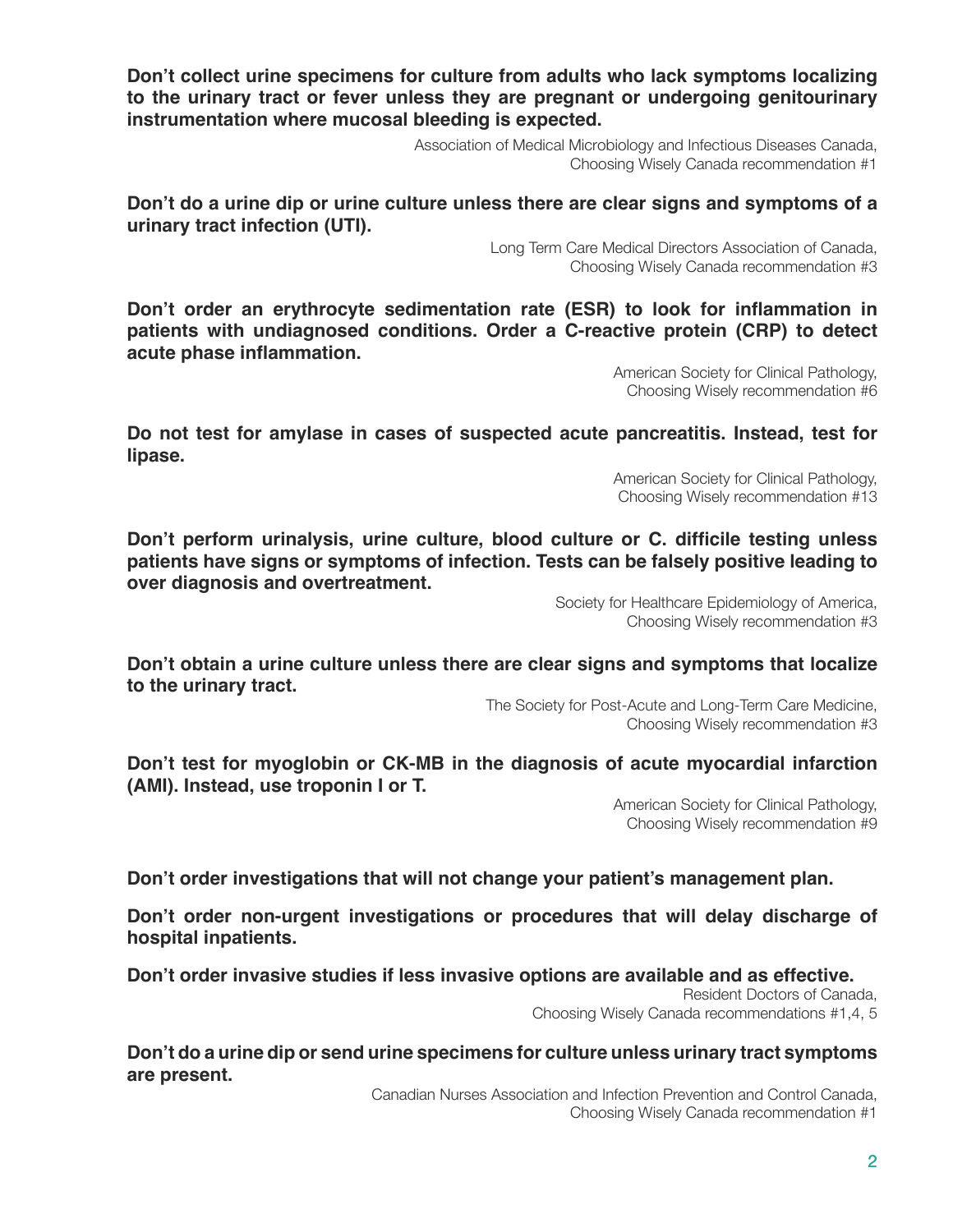

## **Inspiration for this toolkit**

At North York General Hospital (NYGH), 40% of all lab tests came from the emergency department (ED). Among those, almost 50% were ordered through medical directives. While medical directives are utilized to support quality patient care and flow within the department, ordering unnecessary lab tests must be avoided. NYGH found that unnecessary testing was associated with outdated medical directives, inappropriate utilization of medical directives, and inconsistent ordering habits. As an early adopter of the Choosing Wisely initiative, NYGH implemented a campaign in 2014 to improve the appropriateness of tests ordered in the ED. The process involved revising and updating ED medical directives and incorporating the latest evidence-based practices, including Choosing Wisely Canada recommendations. The campaign engaged ED and lab staff at all levels and was accompanied simultaneously by educational and awareness activities. With the introduction of the newly updated medical directives, the ED has experienced and maintained a 23% reduction of total ED lab testing over 2 years.

This toolkit was co-authored by Marwan Asalya, Andrea Ennis, Donna McRitchie, and Kuldeep Sidhu, the key individuals involved in the NYGH project.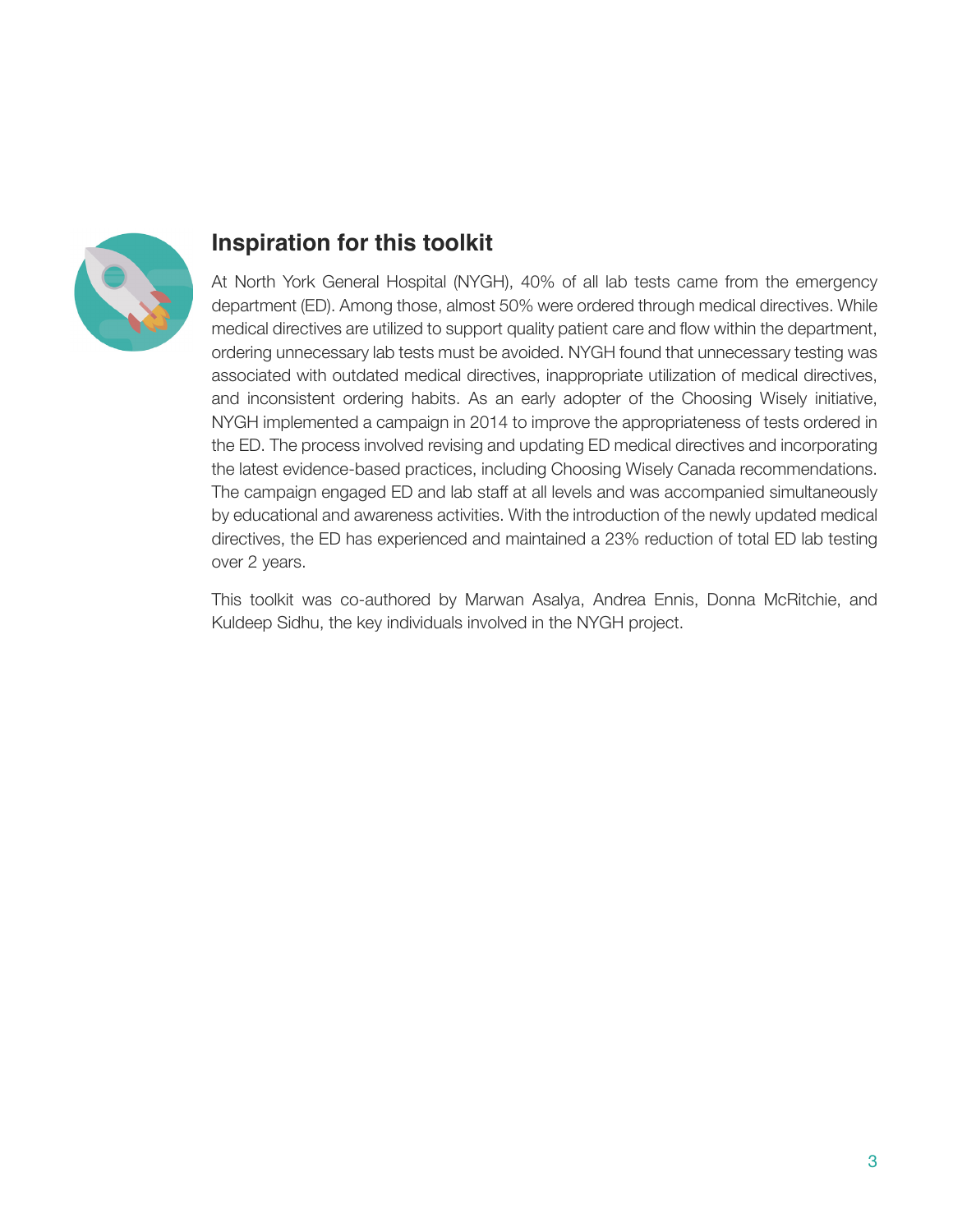

## **Introduction**

This toolkit was created to support the reduction of unnecessary testing in the ED by implementing changes to ED medical directives through a comprehensive approach that incorporates engagement, education and sustainability.

#### **What are medical directives**

Medical directives are indirect physician orders, used to expedite patient care by competent health professionals. Medical directives are role-specific and apply to specific patient population who meet specific criteria.<sup>1</sup>

#### **The need to address medical directives in the ED**

Studies show that the most commonly used laboratory tests are often ordered together regardless of the widely varied patient population.<sup>2</sup> Appropriate utilization of ED testing can therefore be achieved by limiting the availability of unnecessary test ordering, applying medical directives and test panels based on best available evidence, and encouraging the conversation between providers and patients.

Outdated medical directives can impact test utilization and patient flow in the ED. Updating medical directives is therefore necessary to ensure consistent implementation and improve appropriateness of ordered tests. Effective implementation of medical orders requires interprofessional collaboration between ED staff and a good level of knowledge and competence among nurses initiating medical directives.

#### **Possible risks associated with medical directives**

While medical directives improve parallel processing of patients, which leads to improvement in patient flow, wait times and patient satisfaction, ordering of inappropriate or unnecessary laboratory tests potentially exposes patients to harm by way of inappropriate downstream testing and treatments.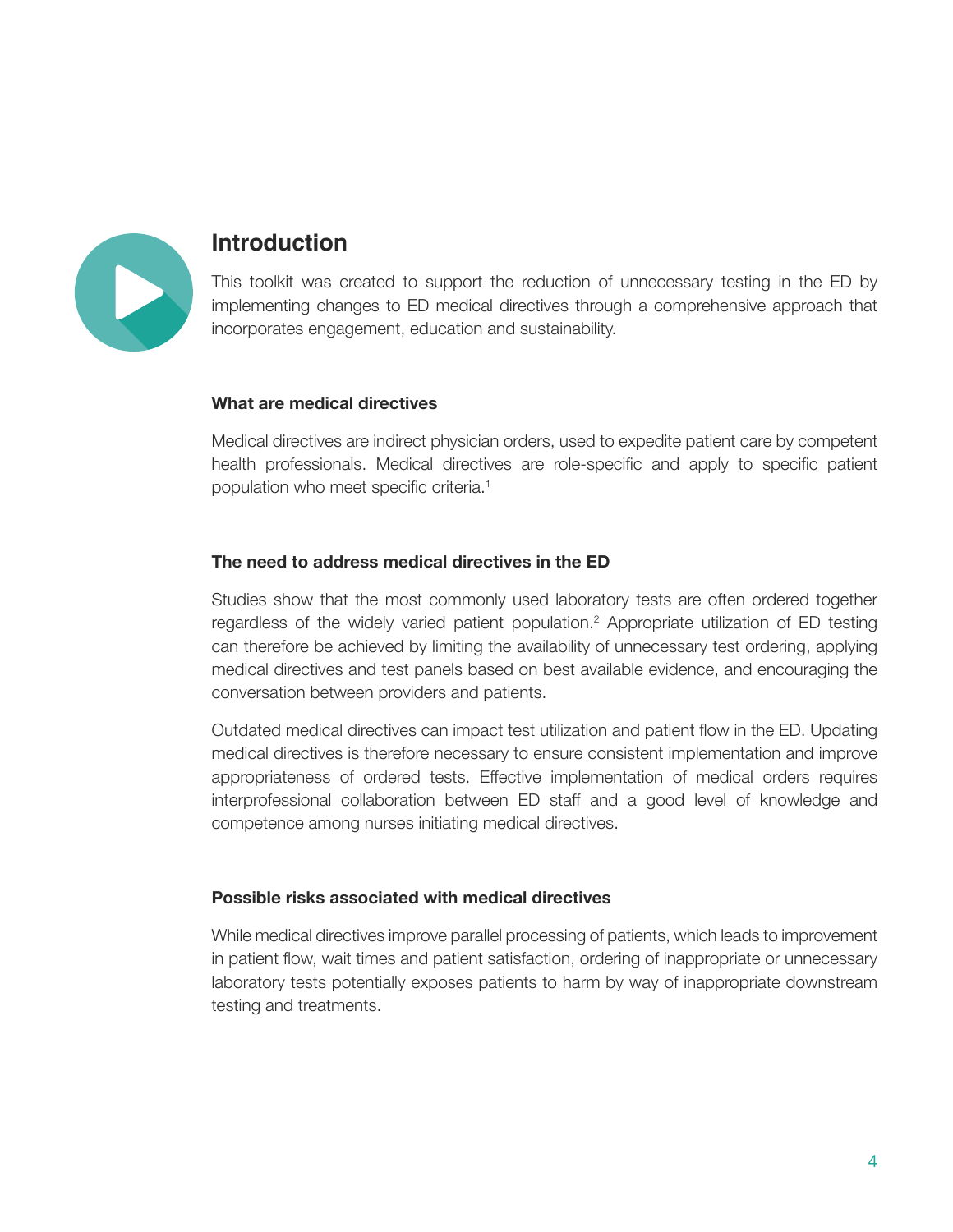

# **Make sure this toolkit is right for you**

This toolkit is well suited for your institution if your medical directives are not reviewed or updated by your utilization committee/medical advisory committee frequently, or if your testing rates are on the rise you may have reason to believe that current test ordering practices are not consistent with the Choosing Wisely Canada recommendations and therefore best practice.



# **Key ingredients of this intervention:**

## **Building your leadership team**

Assembling a group of dedicated individuals with influence and energy to lead and support this change is an essential component of this intervention. Team members should consist of different healthcare professionals, have a shared objective, and work effectively within an environment of trust and interprofessional collaboration.

The composition of the team should also reflect a good representation of all the key players who can present all relevant views. Choosing Wisely is about encouraging conversations between clinicians and patients about low-value care and unnecessary tests and treatments. Having patient representation would also enhance this conversation and enrich the discussions.

To drive practice-change in the ED, it is crucial to engage influential physicians and nurse leaders who can identify unnecessary test ordering, review the medical directives and passionately advocate for the development and implementation of updated ones. Since the intervention involves changing medical directives enacted by nursing teams at the ED, having a nurse champion and a nurse educator on board should be a top priority.

## Ideally, the team should include:

- **Executive leader**
- **Physician champion**
- Nursing champion
- Nurse educator
- Lab champion
- **Medical imaging champion**
- **Decision support analyst**
- Patient safety specialist
- **Patient advisor**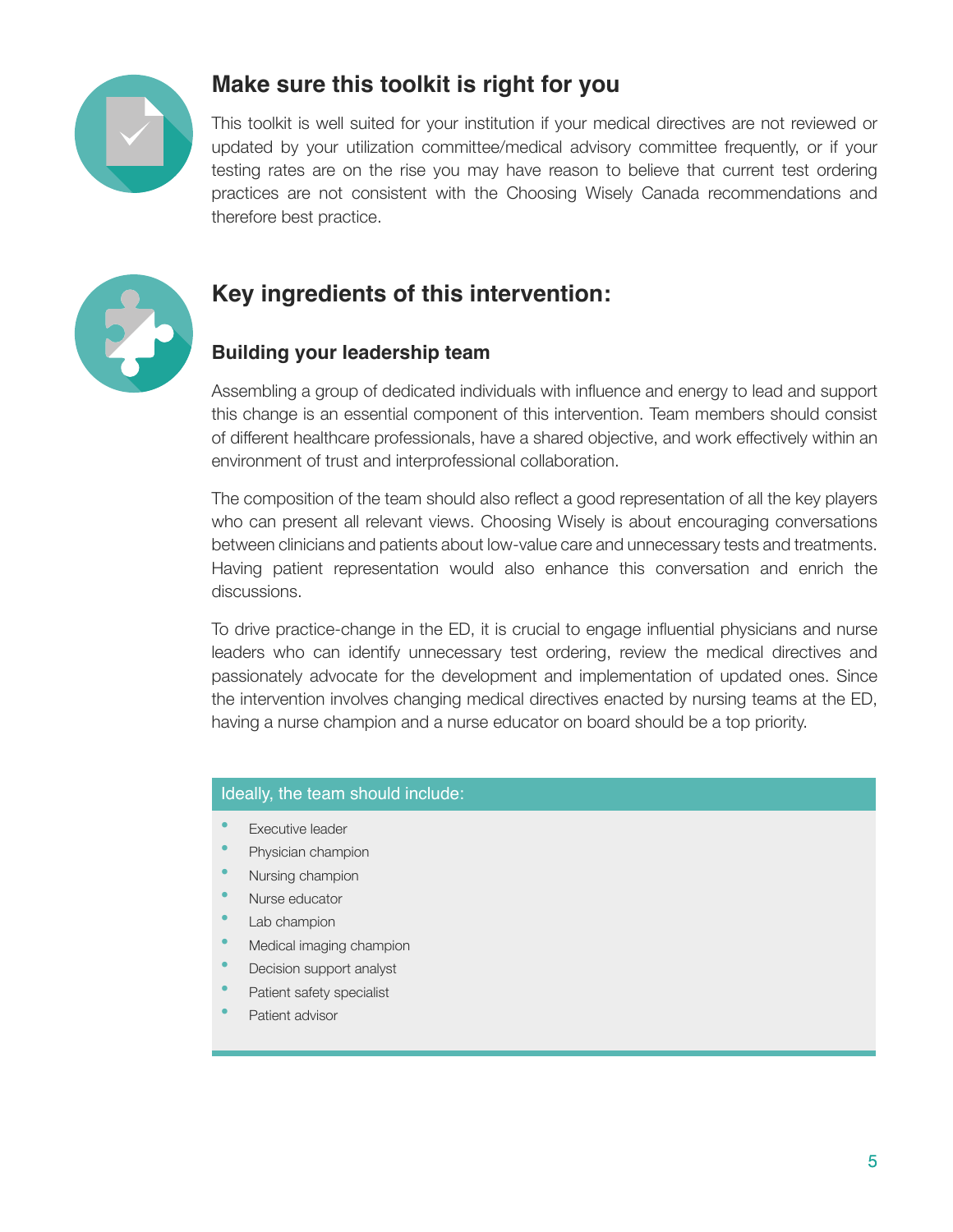## **Achieving consensus among key stakeholder groups**

For this intervention to work, key ED stakeholders need to establish initial agreement on three components:

- 1) Necessary versus unnecessary ED tests, procedures and treatments; guided by evidence and best practices
- 2) Criteria for applying or updating a medical directive
- 3) Implementation mechanism

Achieving consensus among physicians working in the ED is particularly important due to variations in their practice, specialty and experience.

## **Engaging nursing teams**

Successful engagement of nursing teams is an essential component in the development and implementation of ED medical directives. ED nurses drive the triage process, enact the applicable medical directives, and partner with physicians to decide on appropriate tests. Nurse managers, educators and frontline nurses must be empowered, not only to collaborate in the development of medical directives, but also to conduct initial and regular assessments of competence and learning needs of staff nurses.

Implementing revised and updated medical directives must be accompanied by education sessions for all nurses. Changes and updates have to be communicated effectively to all nurses through department meetings, orientation, one-on-one conversations, and other communication channels.

## **Addressing barriers to staff engagement and implementation**

Recognizing barriers and obstacles is the first step in overcoming them in the change process. Addressing barriers directly and early in the process can effectively build trust, facilitate change, and reduce resistance. Among the reasons physicians might order unnecessary tests and procedures include: malpractice concerns, patient demands, lack of time, lack of decision-support, availability of new diagnostic modalities, and concerns that missing a test up front might delay diagnosis, care, and/or flow.

Common challenges in the ED:

- **Competing priorities in the ED**
- **Staff awareness and education**
- **Providers rejecting the notion that they overuse tests and treatments**
- Concerns that missing a test will delay treatment and flow
- Requests for testing by other specialty services
- **Lack of case studies demonstrating similar Choosing Wisely implementation approaches** at ED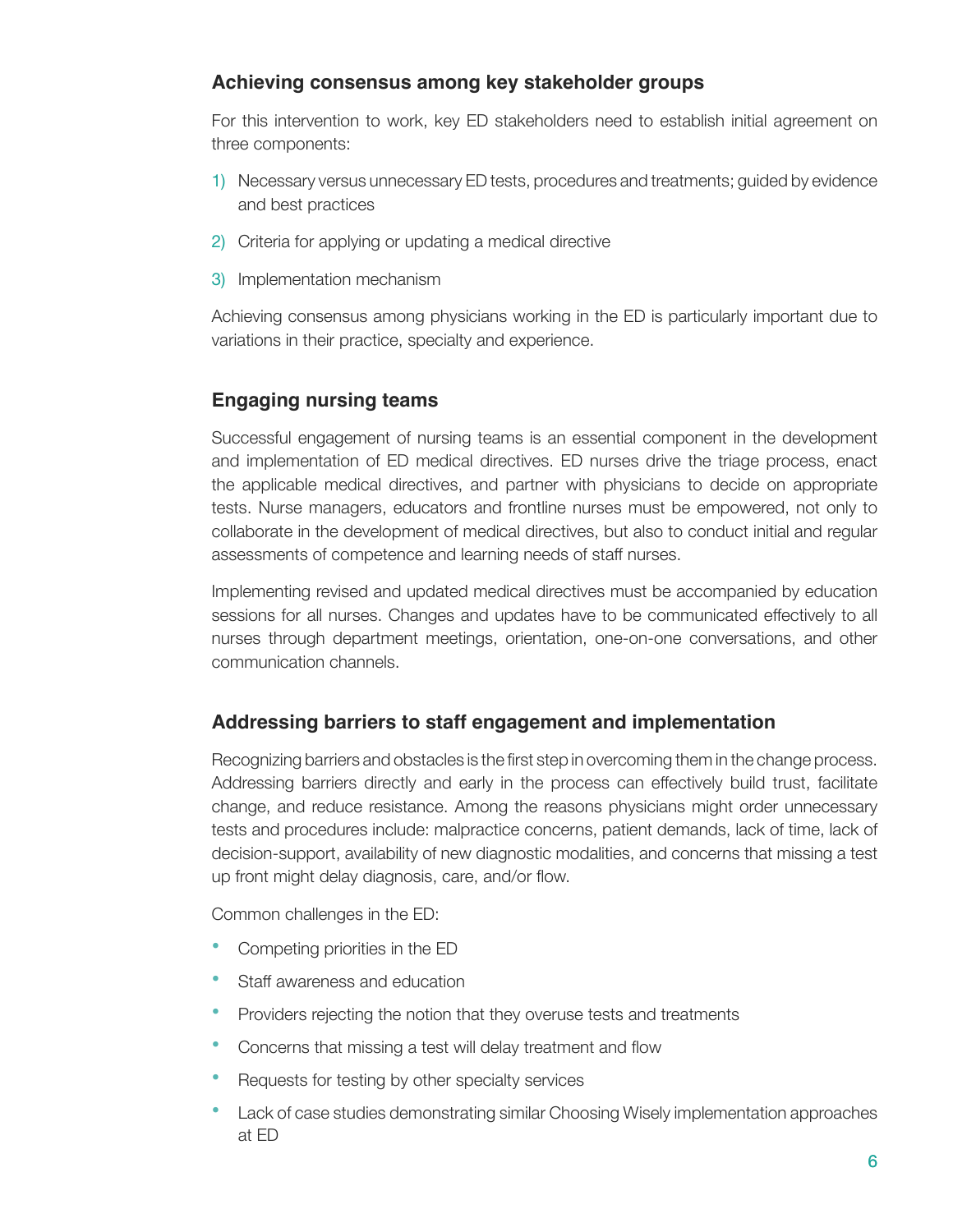| Challenge               | Approach                                                                                                                                                                                                  | <b>Tactic</b>                                                                                                                                                                                                                                                                                                                                                                                                                                                                                                                 |
|-------------------------|-----------------------------------------------------------------------------------------------------------------------------------------------------------------------------------------------------------|-------------------------------------------------------------------------------------------------------------------------------------------------------------------------------------------------------------------------------------------------------------------------------------------------------------------------------------------------------------------------------------------------------------------------------------------------------------------------------------------------------------------------------|
| Culture Change          | Consistent reiteration of the<br>Choosing Wisely core message<br>Reinforcement of behaviours<br>٠<br>supporting Choosing Wisely<br>philosophy<br>Supportive and encouraging<br>٠<br>management/leadership | Leading by example and visibly<br>driving change<br>Creating a communications strategy<br>٠<br>Adding Choosing Wisely as an<br>٠<br>agenda item at different ED depart-<br>ment meetings<br>Establishing accountabilities<br>Celebrating short term wins and<br>$\bullet$<br>making it your own<br>Feeling supported by leadership to<br>engage in transparent communi-<br>cation can actually be a major part<br>of the solution to some utilization<br>issues and destigmatizes 'failure' (or<br>not meeting expectations). |
| <b>Staff Resistance</b> | <b>Education and awareness</b><br>Eliciting staff feedback through an<br>inclusive participatory approach                                                                                                 | ٠<br><b>Distributing Choosing Wisely</b><br>materials<br>Partnering with Choosing Wisely<br>Canada through an awareness<br>campaign<br>Dedicating time at each regularly<br>٠<br>scheduled department meeting to<br>discuss Choosing Wisely                                                                                                                                                                                                                                                                                   |
| Resources               | Building a good case for<br>$\bullet$<br>implementing Choosing Wisely<br>recommendations through robust                                                                                                   | Providing evidence<br>٠<br>Creating a sense of urgency<br>Demonstrating success<br>٠                                                                                                                                                                                                                                                                                                                                                                                                                                          |

## **Recommended Approaches to Addressing Implementation Challenges**

# **Implementing the intervention/Steps to implementing**

• Making it fun

## **Identifying unnecessary lab tests orders within medical directives**

Outdated medical directives might contain tests that are:

data collection

- Not supported by the latest available evidence and best practices or relevant guidelines
- Not necessary for the identified population
- Not appropriate for the provisional diagnosis established
- Duplicative of other tests already received, sometimes through other enacted medical directives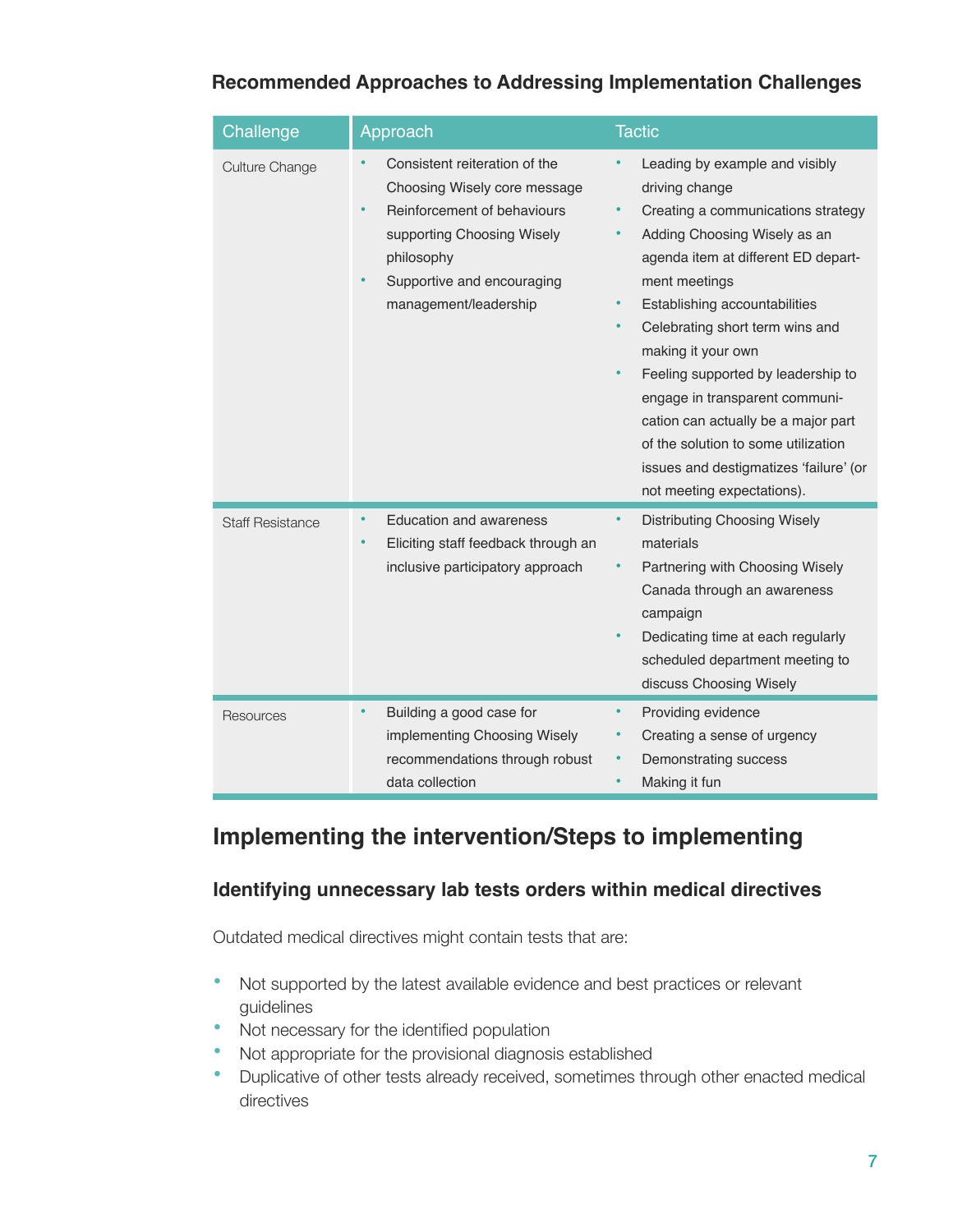An ideal approach to recognizing over-utilized, inappropriate or unnecessary testing include:

- Reviewing medical directives regularly
- **•**  Review tests ordered under medical directive but with no corresponding medical directive and discuss with staff rational and understanding of why

The process should be a comprehensive approach that involves physicians working with nursing and lab champions to examine ED lab utilization data and test-ordering behaviours. The identified tests should then be examined against up-to-date evidence and best practices.

## **Increasing awareness and educational activities**

To achieve the best possible outcomes, the above activities have to coexist simultaneously with educational and administrative interventions that can improve awareness and communication. Evidence shows that continuous education of clinicians can significantly improve appropriate utilization.3

In addition to having regular educational sessions and access to relevant materials, interventions in the form of one-on-one conversations with clinicians have proved helpful. Nurse educators can use educational feedback strategies to effectively raise awareness on unnecessary test-ordering patterns and behaviours. The face-to-face approach also includes discussions about unintended negative consequences of inappropriate testing on patient care and the health care system in general. The strategy has been one of the most efficient and successful intervention in reducing overutilization in ED.

## **Changes to medical directives and ordering patterns**

The first step to revise, update or create a medical directive involves stakeholder engagement. Representatives from each health care profession who will be affected by the medical directive must be involved in the development. An information service representative should also be involved to assess and advise on system impact. The originator of the medical directive is responsible for developing an educational program designed to educate staff on the medical directive.

Medical directives must reflect evidence-based practice or best practice. Proposed medical directives must be submitted for review and go through an approval process. Please see [Appendix 1](#page-11-0) as an example of a medical directive manual created by NYGH.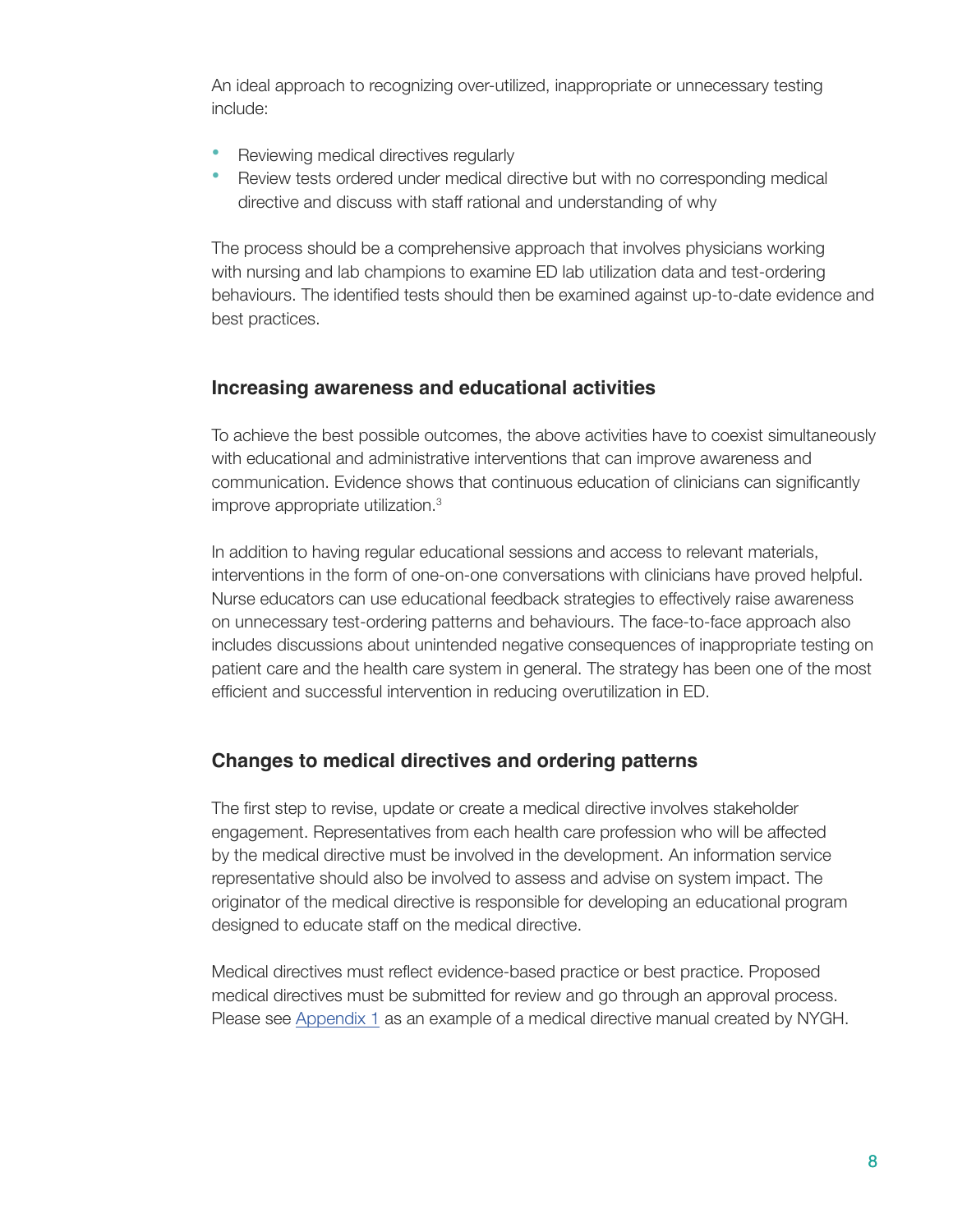# **Medical Directives Approval Process**

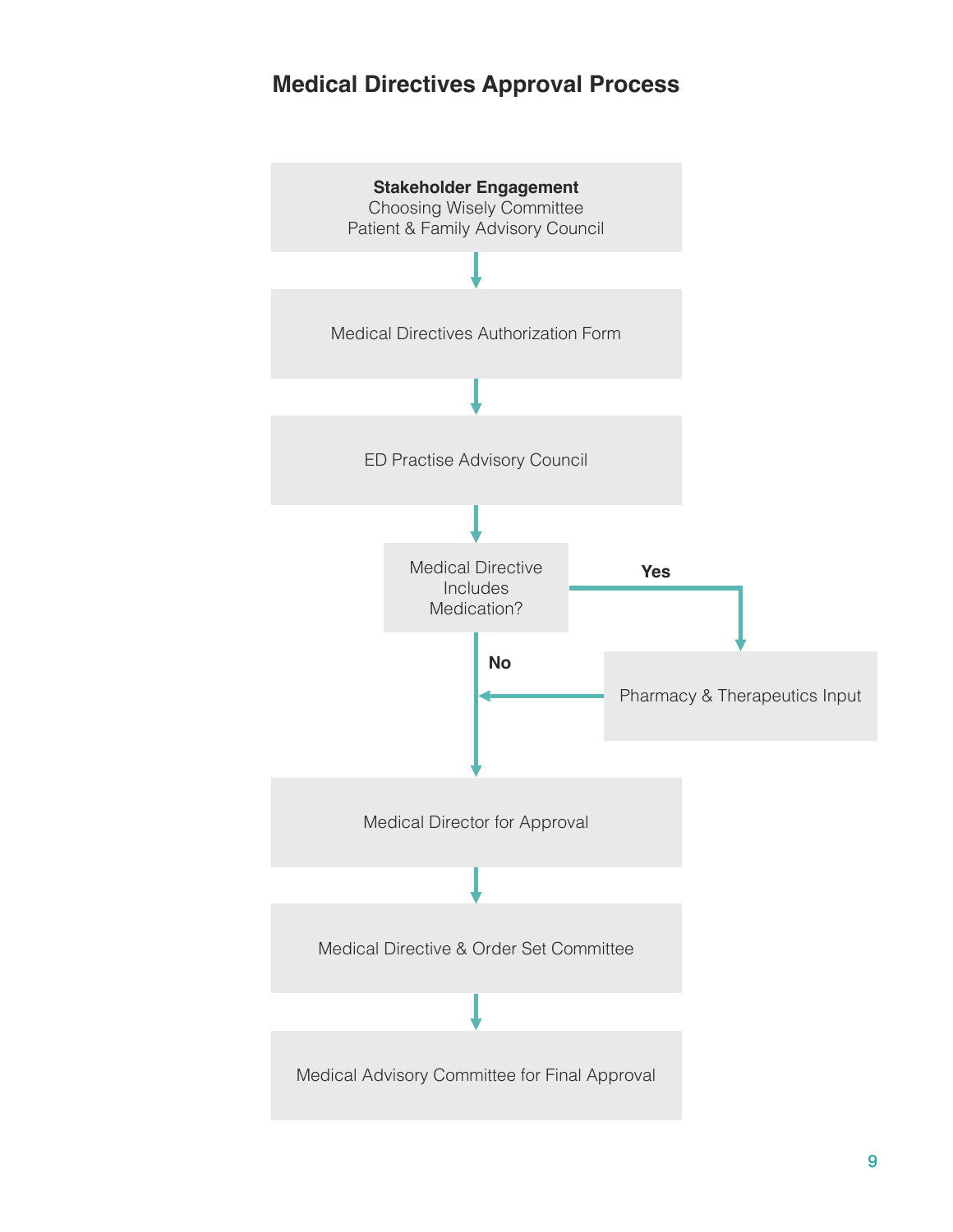

# **Measuring your performance**

## **1) Outcome Measures:**

To capture and track the high-level improvement you are trying to achieve:

- **Percentage reduction of rates of ED lab tests conducted per 1,000 ED visits**
- Percentage reduction of patients who received one or more ED lab tests per 1,000 ED visits
- Difference in volumes for an identified test, or a group of tests, in the time period before Choosing Wisely implementation and the time period after Choosing Wisely implementation

## **2) Process Measures:**

To capture and track the process and steps leading to the desired outcome:

- **Percentage of ED staff engaged in the Choosing Wisely campaign**
- **•**  Percentage of medical directives revised/updated
- Number of newly developed medical directives
- Number of education sessions targeting medical directives and choosing wisely

## **3) Balance Measures:**

To capture and track any possible negative or unintended consequences of the intervention:

Percentage of visits that had an add-on request note attached to the order.



# **Sustaining early successes**

Updating and implementing changes to ED medical directives with concurrent educational and awareness campaign will significantly improve the chance of reducing the utilization of unnecessary and inappropriate testing in ED. To sustain this early success, several steps should be taken to ensure that the practice change will be maintained:

- Medical directives must be updated regularly (every 2-3 years)
- Annual review of the implemented medical directive should be conducted by the ED leadership to assess appropriateness and relevancy
- **•**  Medical Directives Committee must perform random monthly audits to evaluate the utilization and appropriateness of medical directives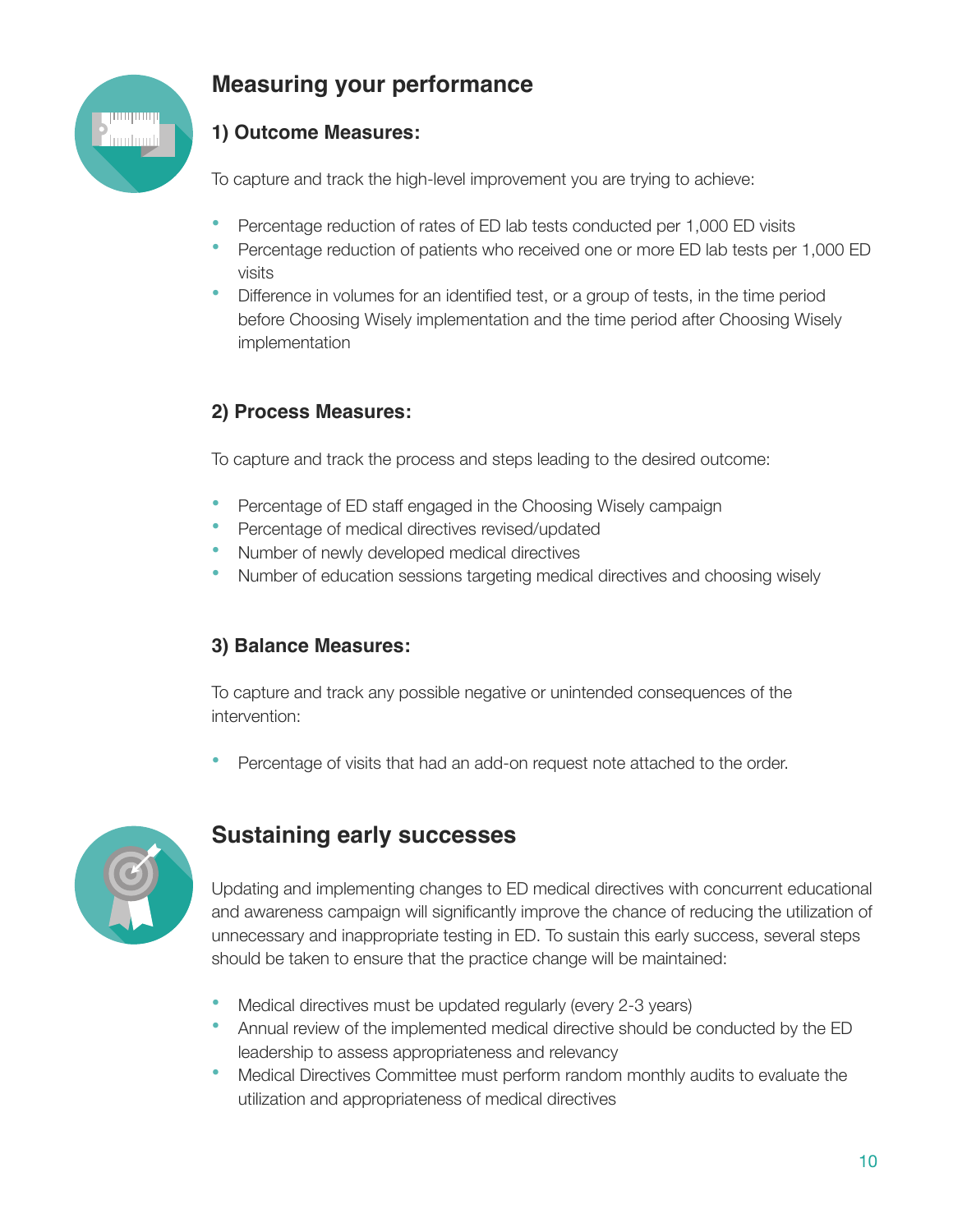- ED tests utilization data should be analysed and reported regularly to monitor overall performance
- **•**  Continuous support of ED staff through providing the right education, tools and resources
- Establishing passion for best practice and improving patient care
- **Celebrating success**
- **Profiling leaders and teams that are spearheading best practice initiatives**



## **References**

- 1) Federation of Health Regulatory Colleges of Ontario (FHRCO). Website [http://www.](http://www.regulatedhealthprofessions.on.ca/orders,-directives,-delegation.html) [regulatedhealthprofessions.on.ca/orders,-directives,-delegation.htm](http://www.regulatedhealthprofessions.on.ca/orders,-directives,-delegation.html)l (Accessed February 10,2017)
- 2) Ivana Lapić, Dunja Rogić. Laboratory Utilization in The Emergency Department Are The Requested Tests Patient-Oriented? SIGNA VITAE 2015; 10(SUPPL 1): 81-83
- 3) Miyakis, S., Karamanof, G., Liontos, M., & Mountokalakis, T. D. (2006). Factors Contributing to Inappropriate Ordering of Tests in an Academic Medical Department and The Effect of an Educational Feedback Strategy. Postgraduate Medical Journal, 82(974), 823–829. <http://doi.org/10.1136/pgmj.2006.049551>



# **Resources**

## **QI resources:**

- 1) Health Quality Ontario, QI Tools & Resources <https://quorum.hqontario.ca/en/Home/QI-Tools-Resources/QI-Essentials>
- 2) Institute for Healthcare Improvement, Model for Improvement <http://www.ihi.org/resources/Pages/HowtoImprove/default.aspx>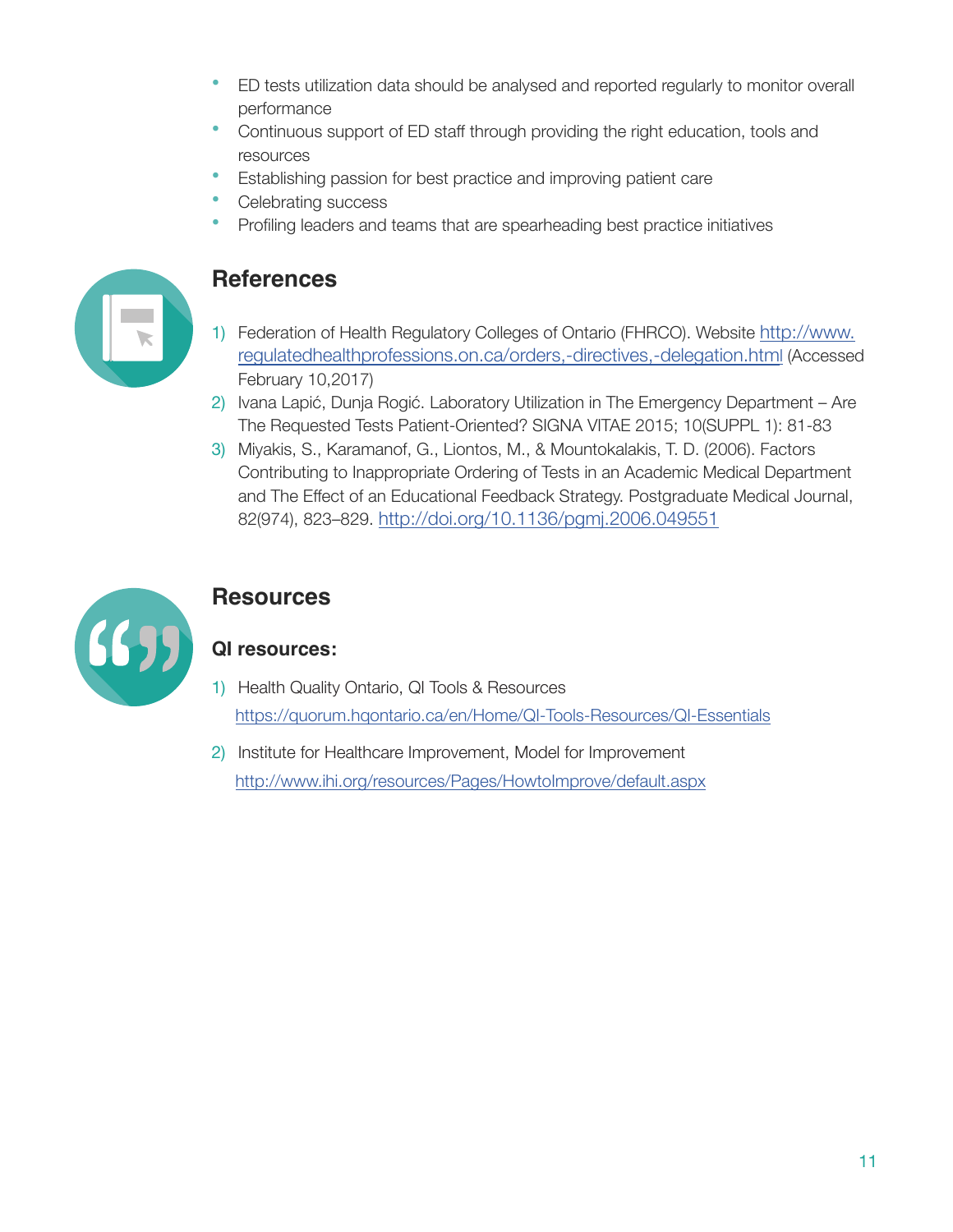# <span id="page-11-0"></span>**Appendix 1 - North York General Hospital Medical Directive Manual**

Cardiorespiratory Investigations and Interventions for NUMBER: **XII-919** NUMBER: **XII-919** Adult Patients in the Emergency Services Program

**PROGRAM:** Emergency Services Program **ORIGINATOR:** Clinical Nurse Educator, Emergency Services Program

Medical Directive & Order Set Committee **ORIGINAL DATE REVIEWED:** November 18, 2016 Medical Advisory Committee **ORIGINAL DATE APPROVED:** December 13, 2016

#### **DATE RENEWED:** N/A

**DATE OF IMPLEMENTATION:** December 2016 **PAGE 1 OF 2 PAGE 1 OF 2** 

#### **PHYSICIAN'S ORDER(S):**

- 1) CBC
- 2) Electrolytes (CO2, Na, K, Cl)
- 3) Creatinine
- 4) Urea
- 5) Random Glucose
- 6) Capillary Blood Glucose (if signs/symptoms of hypoglycemia present) also refer to Medical Directive XII-905: Management of Hypoglycemia in Adults
- 7) Troponin (if cardiac symptoms present)
- 8) INR (if the patient is on warfarin)
- 9) Digoxin Level (if suspecting toxicity/reported overdose of medication)
- 10) Theophylline Level (if suspecting toxicity/reported overdose of medication)
- 11) Electrocardiogram
- 12) Saline Lock

Include the following tests if the patient also complains of right upper quadrant or epigastric pain:

- 1) Lipase
- 2) ALT
- 3) ALP
- 4) Total Bilirubin

Include the following test if patient presents with two or more of the following: temperature < 36ºC or > 38ºC (rectal or oral); tachypnea (respiratory rate > 20/min); tachycardia (HR > 90/min); hypotension (SBP < 90 mmHg); altered level of consciousness:

1) Lactate

Refer to Medical Directive XII-68: Administration of Chewable Acetylsalicylic Acid (ASA) to Adult Patients in the Emergency Services Program.

#### **PERSONS AUTHORIZED TO CARRY OUT THIS DIRECTIVE:**

Nurses in the Emergency Services Program

#### **EDUCATIONAL REQUIREMENT:**

The nurse will sign off to confirm review of this medical directive.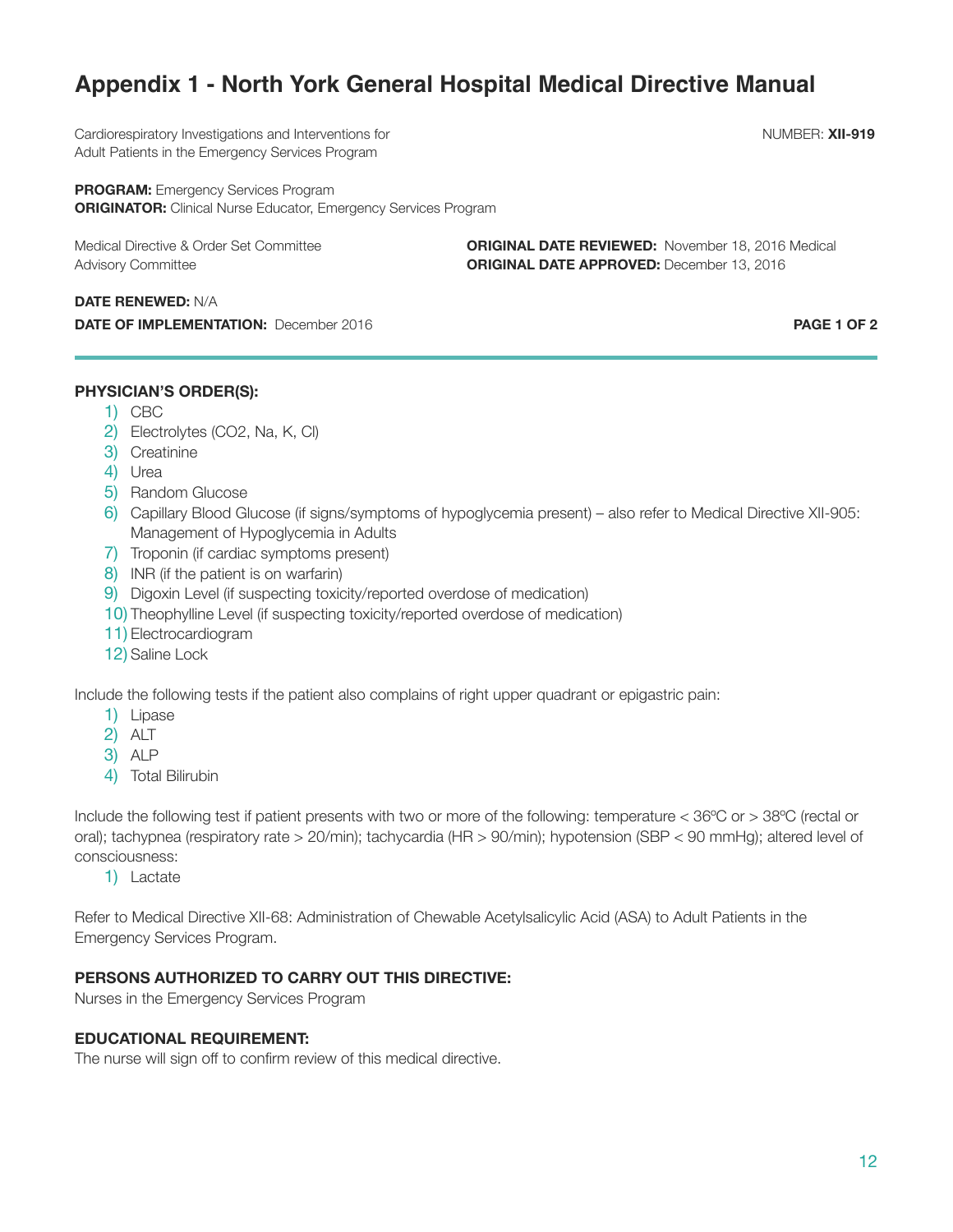#### **CONSENT:**

All authorized nurses will obtain patient/substitute decision maker (SDM) informed verbal consent prior to initiating orders under the authority of this medical directive.

Note: Consistent with the Health Care Consent Act, 1996; "a treatment may be administered without consent to a person who is incapable with respect to the treatment, if, in the opinion of the health practitioner proposing the treatment,

- there is an emergency; and
- the delay required to obtain a consent or refusal on the person's behalf will prolong the suffering that the person is apparently experiencing or will put the person at risk of sustaining serious bodily harm".

#### **MONITORING REQUIREMENT:**

Assess for complications of venipuncture, e.g. hematoma formation (most common). Notify the Emergency Department Physician:

- To review the ECG upon completion
- Of lab results flagged in PowerChart as critical

#### **SITUATIONAL CIRCUMSTANCES REQUIRED:**

Adult patients registered to the Emergency Services Program prior to assessment by the Emergency Department Physician, who present with any of the following:

- Known/suspected cardiorespiratory event (collapse/decreased level of consciousness)
- Chest pain (in isolation or with other symptoms). If chest pain is suspected to be musculoskeletal in origin (reported mechanism of injury), perform ECG only (no lab work, no saline lock)
- Two or more of the following: chest pain, palpitations, shortness of breath, diaphoresis, weakness, lethargy, dizziness, syncope, pallor, epigastric pain)

#### **RISK AND MITIGATION STRATEGIES**

Risk: Complications of venipuncture, e.g. hematoma formation (most common). Mitigation Strategy: All nurses implementing the directive are trained in proper venipuncture technique.

Risk: Patient leaves the ED after initiation of the directive but prior to results being reviewed by the MD. Mitigation Strategy: Nurse will notify the Emergency Department Physician of any abnormal lab results.

#### **NO CONTRAINDICATIONS TO THE IMPLEMENTATION OF THE DIRECTIVE (NOT APPLICABLE)**

#### **DOCUMENTATION AND COMMUNICATION**

Nurses will enter the orders authorized in this medical directive in PowerChart, using a medical directive specific CareSet or Order Set. The Nurse will also document implementation of this medical directive on the ED face sheet (to facilitate MD review of orders initiated), until eCare with CPOE has been implemented in the ED.